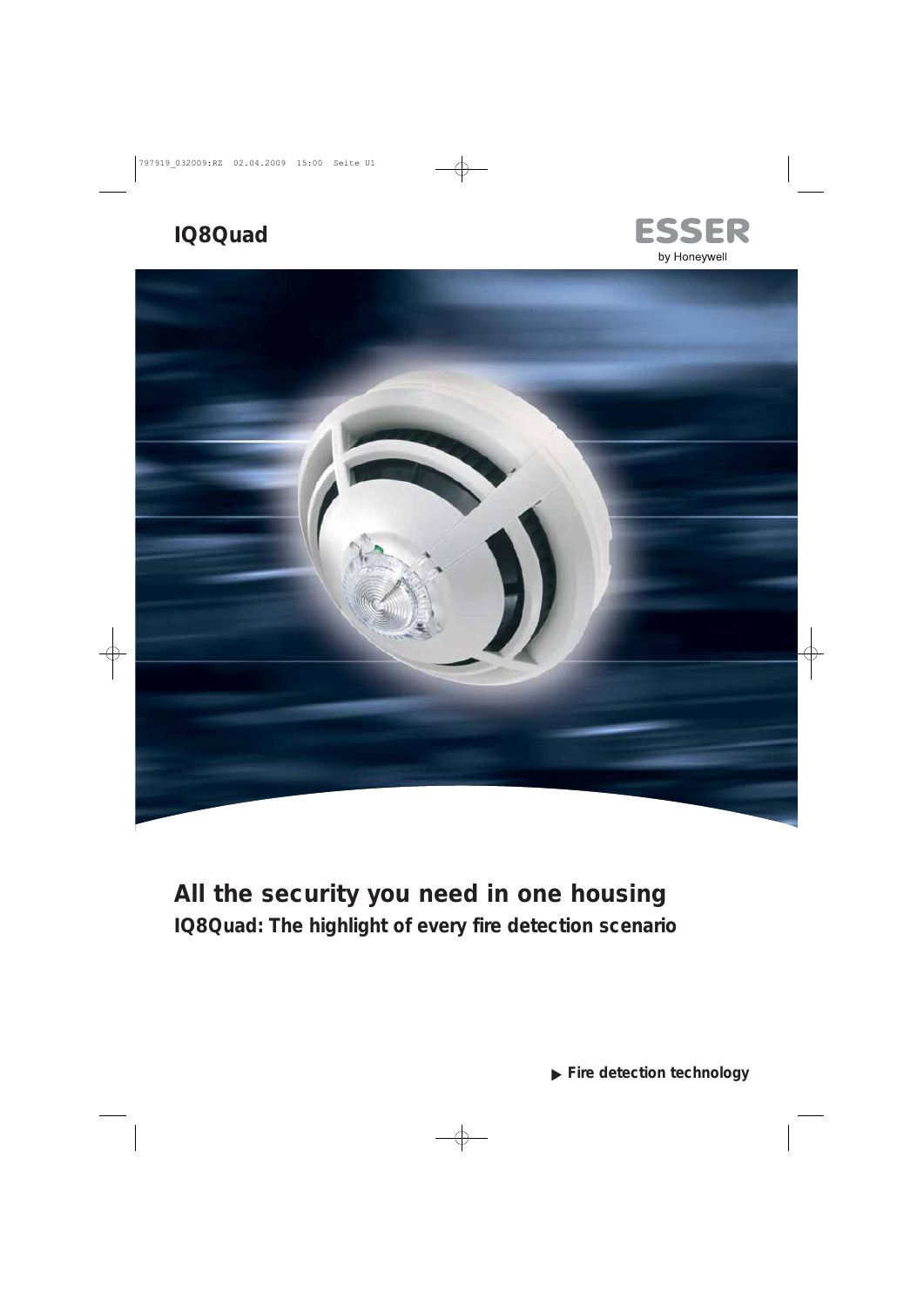### **Safety is the result of efficiency and innovation**

This applies to fire alarm systems, too, as especially in this case safety is significantly dependent on the latest technology. The fastest possible and intelligent detection depends on seamless interaction between the control panel, the network, and the system components. State-of-the-art technology enables on going enhancements.

Using proven concepts, optimizing each part and leveraging on synergies of other components, those elements have been the basis for the latest generation of intelligent fire detectors.

Introducing the **IQ8**Quad: this centerpiece of fire alarm systems provides multiple functions and is very compact at the same time, thereby setting new standards for safety and efficiency.

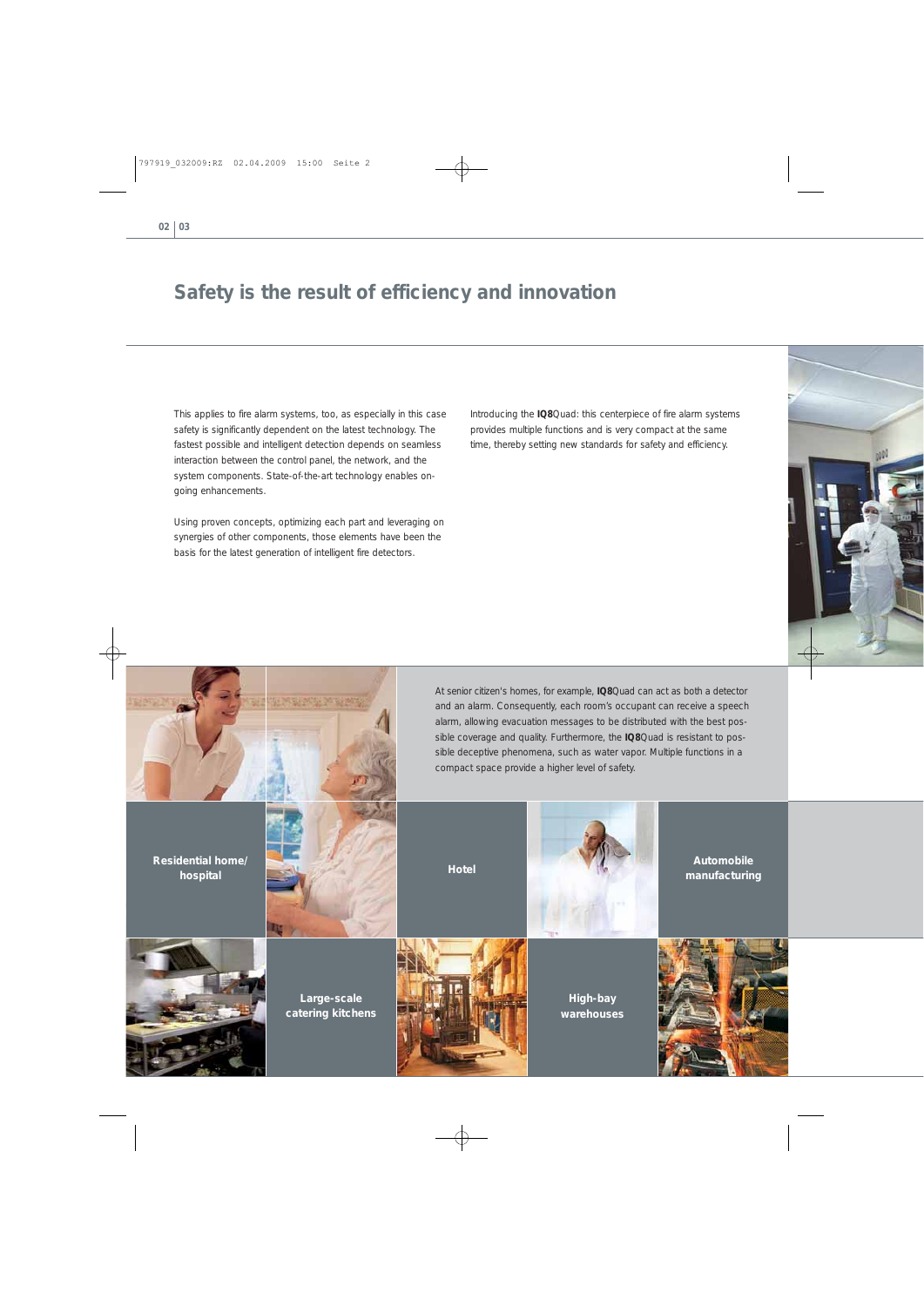## **IQ8Quad – four fire safety tasks, one device**



Slim design, cost-saving operation, leading-edge technology – in brief: more safety for less money. The **IQ8**Quad launches a new era of safety technology; previously, up to three separate housings were needed for a detector, sounder, and flasher.

Now, the intelligent **IQ8**Quad detector provides far better safety within a single housing.



#### **Four functions, one housing:**

- **IQ8**Quad detects (heat, optical, and CO sensor)
- **IQ8**Quad alarms visually with integrated flasher
- **IQ8**Quad alarms audibly with the integrated sounder (EN54 alarm sound according to DIN 33404 Part 3)
- **IQ8**Quad alarms audibly with integrated speech alarm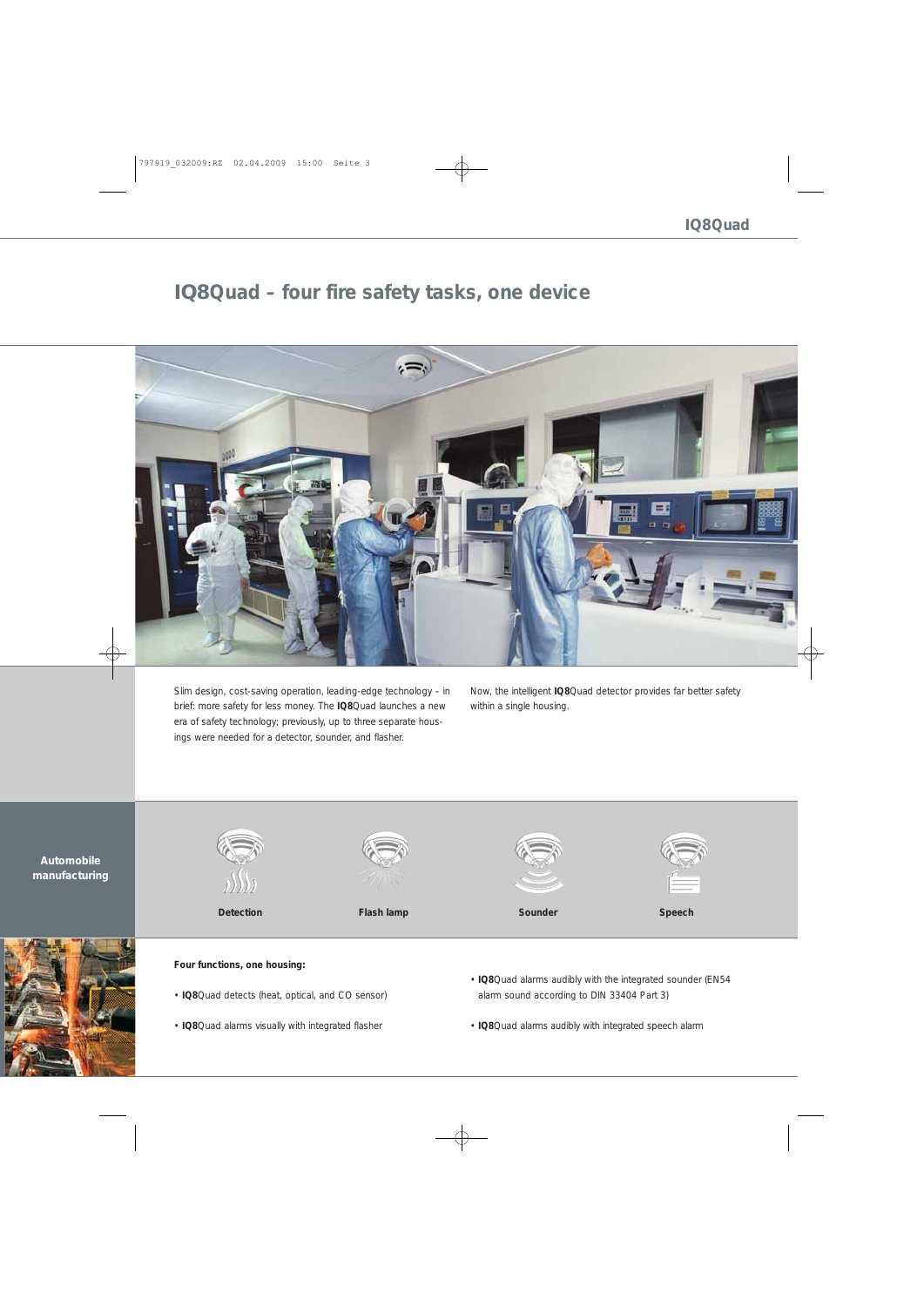## **A perfect combination: IQ8Quad with IQ8Control – detects, flashes, sounds and speaks**



### **Detection: the detector within the detector**



The different **IQ8**Quad models provide optimal support for various environmental conditions. The **IQ8**Quad detects with different sensor principles, according to the specific requirements. No matter

what the application might be, the **IQ8**Quad always has the right detector inside.

- O the optical detector provides secure early detection of fires
- T the heat detector provides reliable detection of fires with either fast or slow temperature rises
- OT<sup>blue</sup> earliest possible detection of even the finest particles through optical measurement according to the "Blue Principle". Replaces the ionization smoke detector for the first time.
- O**<sup>2</sup>** T the optical/heat detector provides reliable differentiation between fires (dark and light smoke) and deceptive phenomena in difficult environmental conditions
- OTG the optical/heat detector with integrated CO sensor provides additional detection of CO gases

### **Flash lamp: IQ8Quad flashing intelligence**



Almost invisible in stand-by, can't be ignored in an emergency. The 360° flasher is significantly smaller because of the integrated light pipe. Since it only forms the top of the detector it is hardly noticeable

and saves material costs and time at installation.

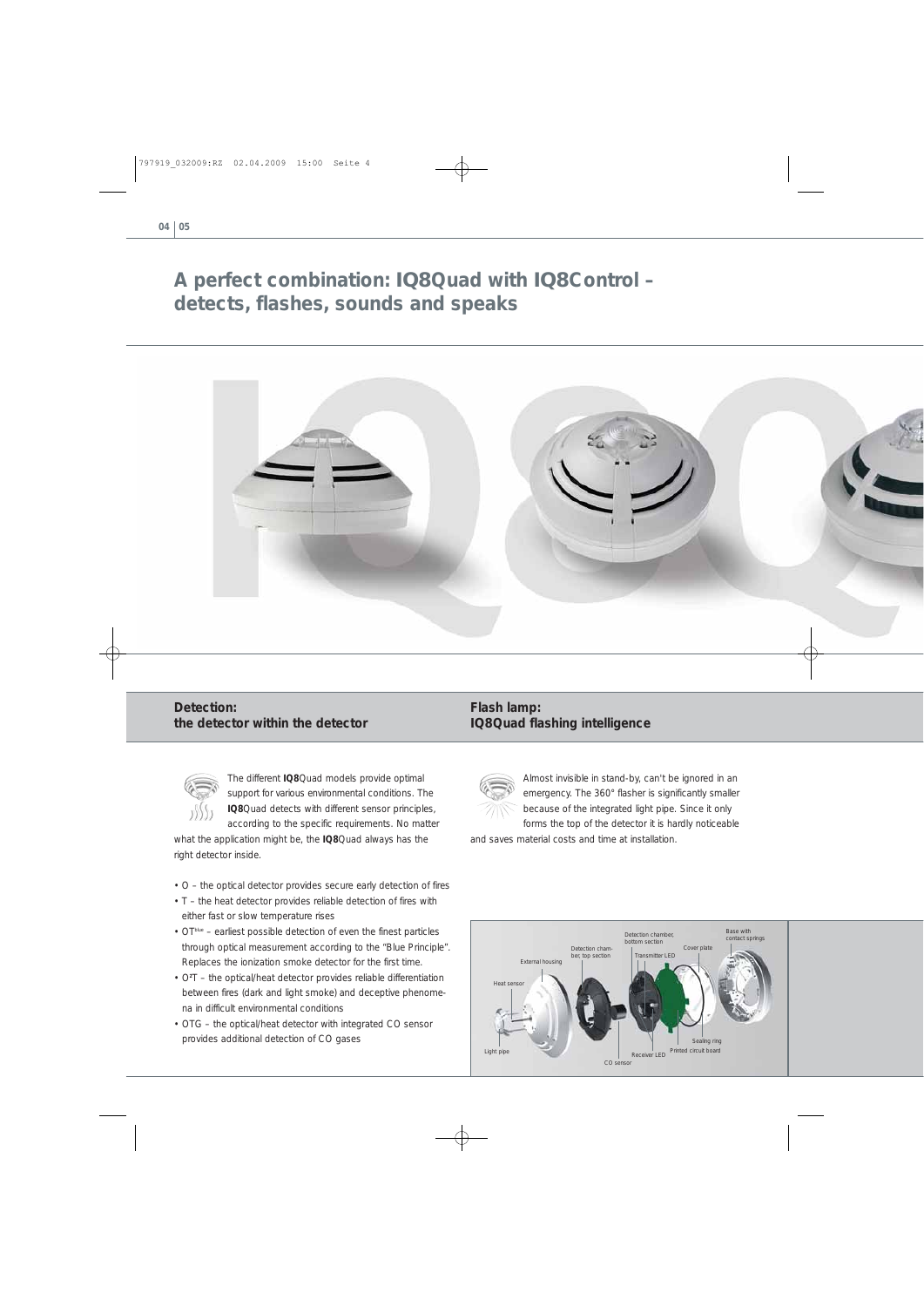

### **Sounder: the detector you can listen to**



**IQ8**Quad cannot be ignored, as the sounder is an integral part of the **IQ8**Quad. With up to 92 decibels, it fulfills the requirements of the highest safety standards as well as the required sounder alarm tone

according to EN 54. There is no need to install a separate alarm sounder. The **IQ8**Quad has it all. Sounds great, of course!

### **Speech: outspoken safety**



State-of-the-art safety, an **IQ8**Quad triggers an evacuation message immediately. Four pre-programmable voice alarms are available (plus a test voice alarm), ensuring that valuable seconds are gained

and the risk of panic is reduced in the case of a fire alarm.

Which message is used is dependent on local requirements. Prerecorded messages are stored in a database and can be selected based on the need for the highest level of safety. Multilanguage messages are also an option. The future of individual safety includes the possibility of freely programming messages.

#### **More functions, less space**

The perfect arrangement of all components results in an elegant and flat design, hence making sure that it fits into various interior designs. At the same time the enlarged detection chamber allows the integration of the latest sensor technology.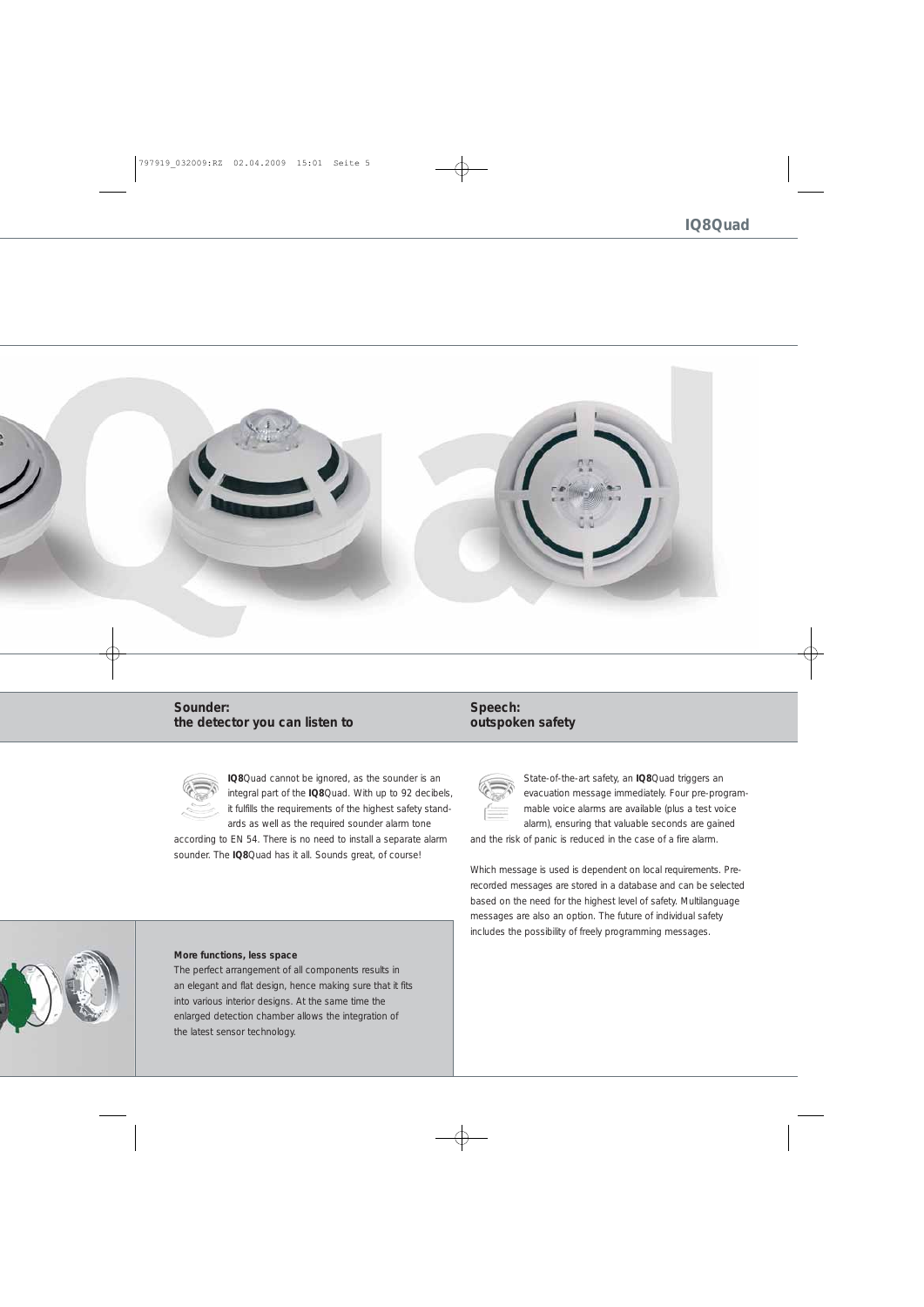### **IQ8Quad – more technology, more safety**



**IQ8**Quad detects, flashes, sounds, and talks using four different detection principles simultaneously. The result: the highest possible degree of safety under all environmental conditions.





#### **IQ8Quad, optical smoke detector**

The **IQ8**Quad optical smoke detector is primarily used for the earliest possible fire detection. The optical detection comprises detection of a broad spectrum of smoke and fulfills DIN EN 54 Part 7. Like all **IQ8**Quad detectors, it has an integrated loop isolator and a low quiescent current (VdS certification G 204060).

#### **IQ8Quad heat detector**

The **IQ8**Quad reliably detects slow and fast temperature rises with a single sensor. By using either the fixed or rate-of-rise principle, it detects temperature rises in relation to the ambient temperature. The **IQ8**Quad heat detector is primarily used in areas where smoke or similar aerosols develop on a regular basis and possible open fires might develop extremely fast (VdS certification G 204058 and G 204059).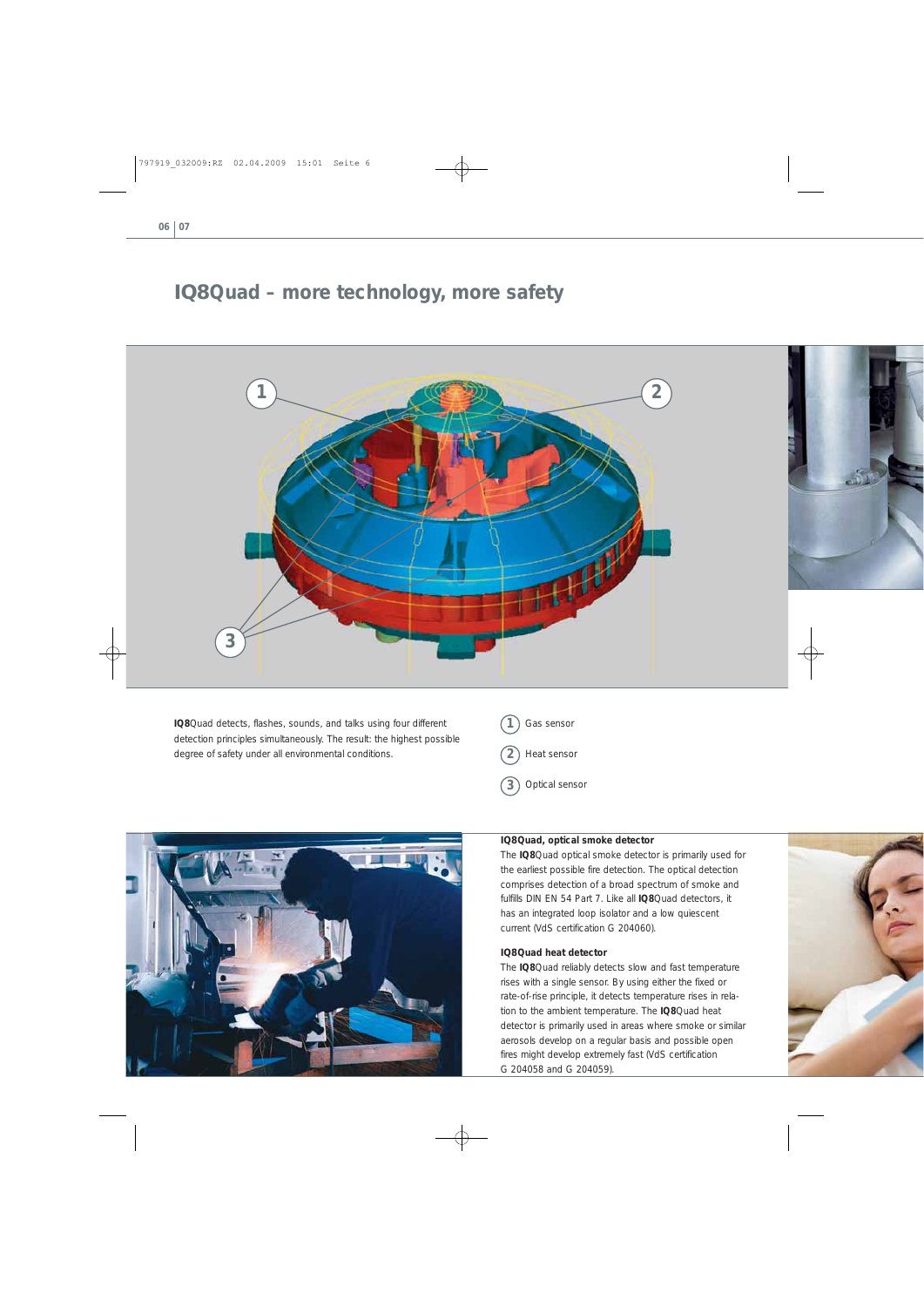

#### **IQ8Quad OTblue multisensor detector**

The **IQ8**Quad OTblue is the optical/heat detector for a reliable early recognition of high-energy fires. It works according to the "Blue Principle" and has much faster response characteristics than standard optical smoke detectors. The **IQ8**Quad OT<sup>blue</sup> replaces the classic ionization smoke detector and its high level of sensitivity offers an extremely reliable recognition of even the smallest fire particles (VdS approval G 205071).

#### **IQ8Quad multisensor detector O2 T**

The **IQ8**Quad O<sup>2</sup>T combines optical and heat sensors and can reduce false alarms in difficult environments. The  $O^2T$ uses an innovative two-angle technology for analysis and "screens" its environment. By doing so, it differentiates between deceptive phenomena and real fires. It is particularly resistant to false alarms (up to 8 to 10 times compared with other detectors) in environments possibly exposed to water vapor (VdS certification G 204061).





#### **IQ8Quad multisensor detector OTG**

Invisible and odorless CO gases are almost always cre ated in the very early phases of a fire. Hence, the most common casualty by far is due to smoke poisoning. The CO gas sensor means that the optical/heat **IQ8**Quad CO detector guarantees not only early fire detection, but also the detection of CO gases. The alarm will be triggered even before the fire itself becomes visible, consequently reducing the possible cause of smoke poisoning.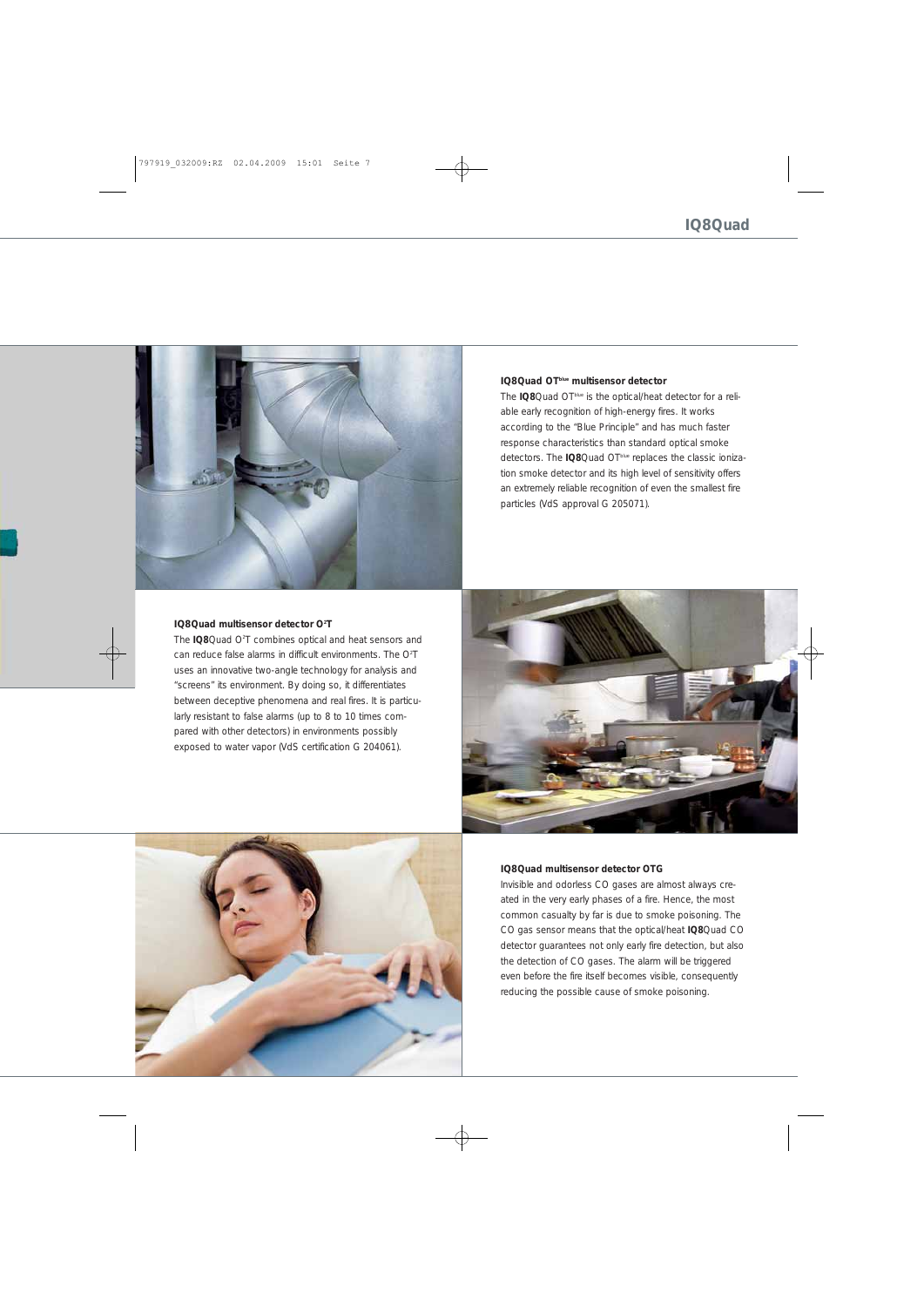## **IQ8Quad – with built-in installation support and investment protection**

Total safety within a single housing. A number of benefits are obvious for architects, planners, and installers. Up to now there has been no detector which provides such a level of efficiency and cost-effectiveness. This holds true not only for the entire life cycle of the hazard detection system, but also for daily usage during installation, servicing, and maintenance.





#### **Convenient installation**

Despite the flat housing, the **IQ8**Quad offers a spacious installation base, giving more space for cabling, and unused wires can be easily looped through directly within the base.

#### **The plus on safety during installation**

No matter which detector is actually installed, the base is always the same. Consequently, the exchange of a detector is extremely easy and convenient. The ring loop itself won't be interrupted during the exchange, the fire detection system and all its components remain in an active state at all times. This allows initial analysis of the wiring even before any **IQ8**Quad detectors are put in place.

#### **Faster installation saves costs**

As the **IQ8**Quad is a detector, sounder and flasher all in one single housing, installation time is much shorter than that needed for installing three separate components. Now, only one component needs to be in stalled: the **IQ8**Quad. Furthermore, it proves to be

very flexible. In the case of a possible upgrade or exchange only the detector needs to be dismounted from the base. In the case of legacy systems, there is hardly any more effort necessary: existing holes previously used by the Series 9200 detector base are compatible, hence upgrading to the latest **IQ8**Quad technology is very easy. The **IQ8**Quad is downward compatible.

#### **tools 8000: programming, service, maintenance**

The **IQ8**Quad detector generation works with the control panel **IQ8**Control. The tools 8000 needs to read the detector topology only once on site. The actual programming and diagnosis can be done off-site, if required.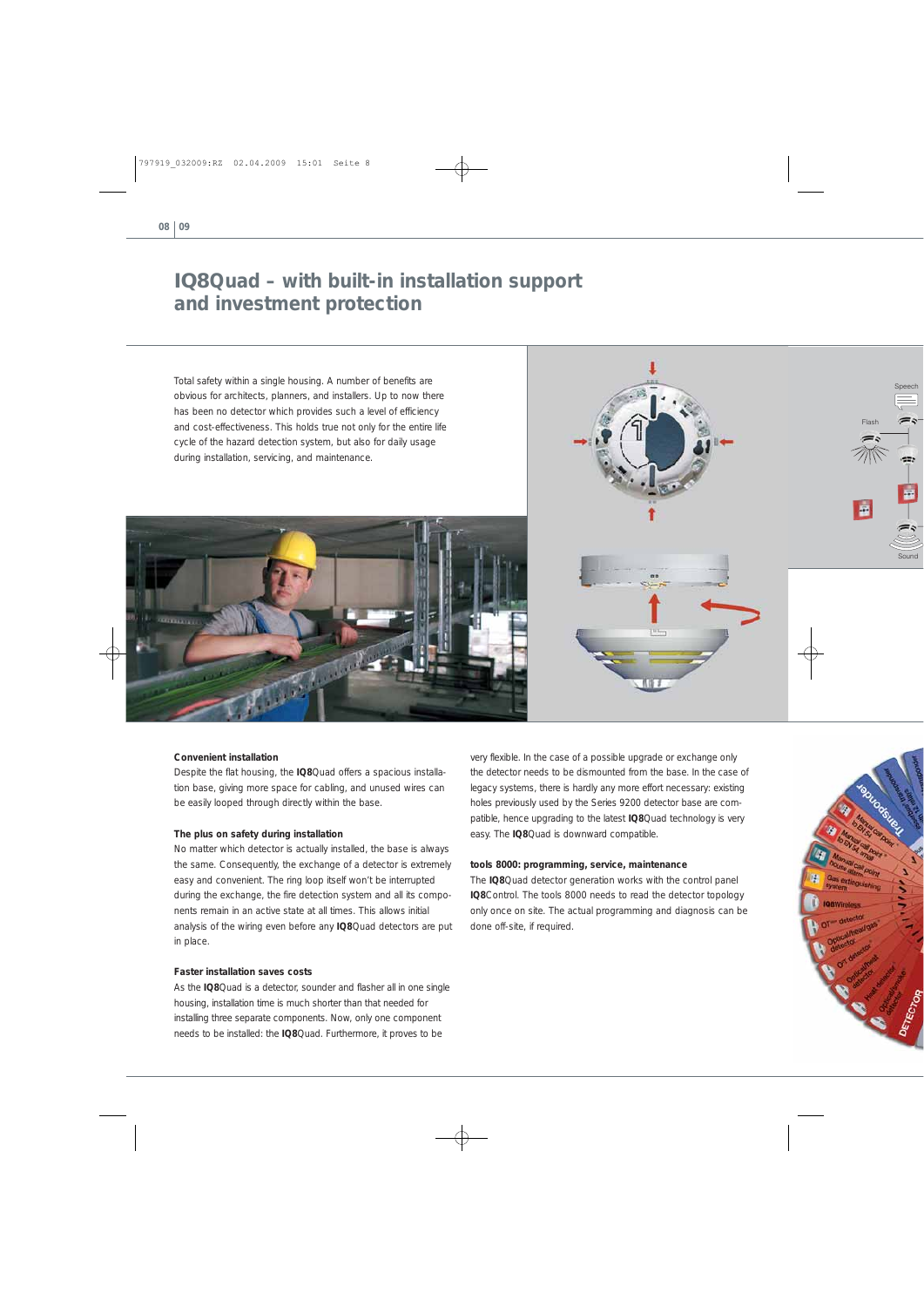### **IQ8Quad – the esserbus detector**



The esserbus-PLus: currently still the safest and most economical alarm medium. The principle itself is easy: system components are no longer connected with a spur loop wiring, instead they are connected via esserbus, a ring loop providing full addressability. The detector is served directly by the twin-wire analog ring loop. Installation has never been easier, as numerous transponders,

power supplies, and cabling are no longer needed.

- Up to 127 devices on the ring loop
- **IQ8**Quad and Series 9200 detectors on the same loop (downward compatibility)
- Less installation effort



A broad range of different components can be connected to the esserbus, starting from the proven manual call point up to door arrester systems, which might be needed to comply with regulatory requirements. Controllers and additional inputs are connected via esserbus transponders exactly where required, hence minimizing cabling, while detectors and special detection devices can be connected directly with the ring loop. This ensures adaptability to local requirements and guarantees economical and easy service.

**\*Can also be used as an IQ8Wireless component.**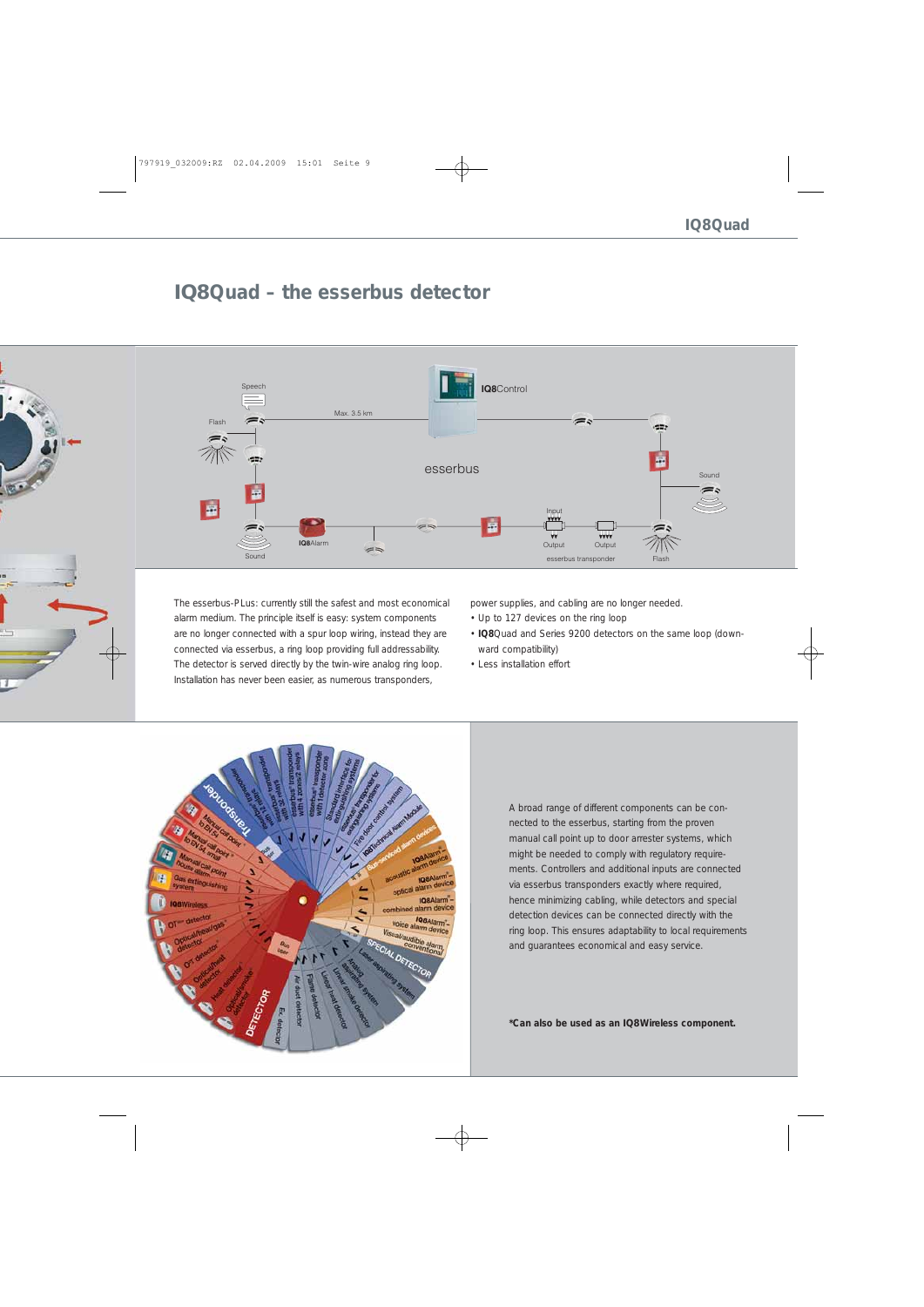## **IQ8Quad – good connections with control panels series IQ8Control**



The fire alarm control panels of the series **IQ8**Control – which is required to allow all **IQ8**Quad functions, such as detection, visual, acoustic, and speech alarm signaling – coordinate all activities of each individual device on the ringbus.

They provide the highest level of flexibility and operational safety. The built-in modularity ensures security of investment and economy, as a stand-alone system or as part of a networked system.

## **Off-site programming – even from home**



tools 8000 provides independence of locality or time. Programming and configuration can be easily done even offsite, providing the initial downloading of the system topology has been done. Only the uploading of data into the control panel requires a local connection, e.g. via USB. Furthermore, tools 8000 can be used for a range of tasks, supporting the entire life cycle of the system – from startup to regular scheduled preventive maintenance.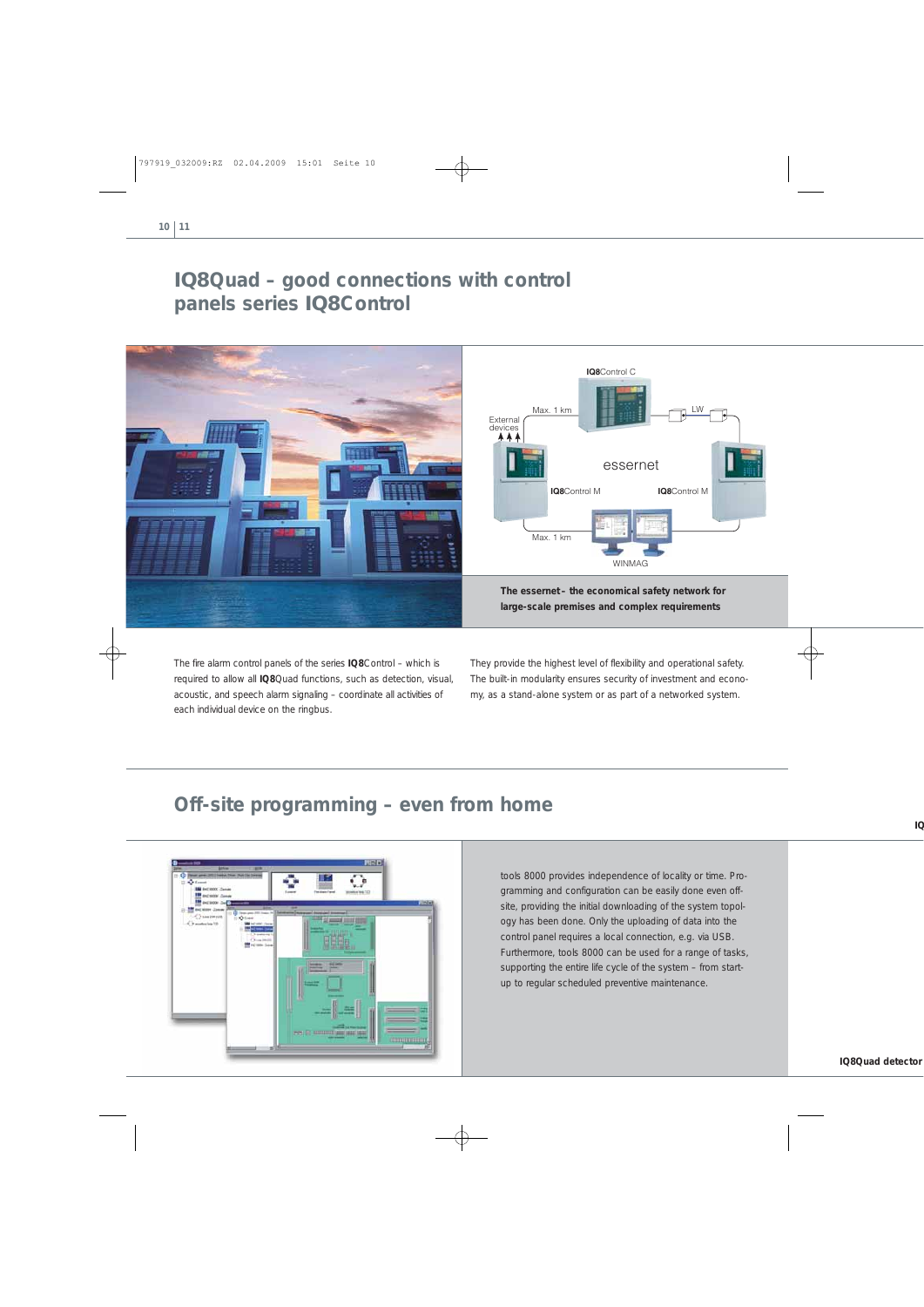### **IQ8Quad – not only the content counts**

Intelligent fire protection includes modern design as well. The form results in the optimum mode of operation and is a decisive factor in its acceptance by the people actually using the building. The requirements for modern fire protection design are: discreet, trendsetting, and timeless, as these components will normally last many years. A detector which follows the latest trends might be regarded as old-fashioned in the future. **IQ8**Quad is the result

of many years of development, its design focuses on multifunctionality and long-term validity while simultaneously incorporating the latest trends in building technology. Fire protection and building technology are now visibly merging, creating a harmonic symbiosis.



**IQ8Quad detector**

- Flat design, harmonically blending into any interior design
- High-quality, environmentally compatible materials
- More functions in less space
- Enlarged detection chamber to integrate the latest sensor technology